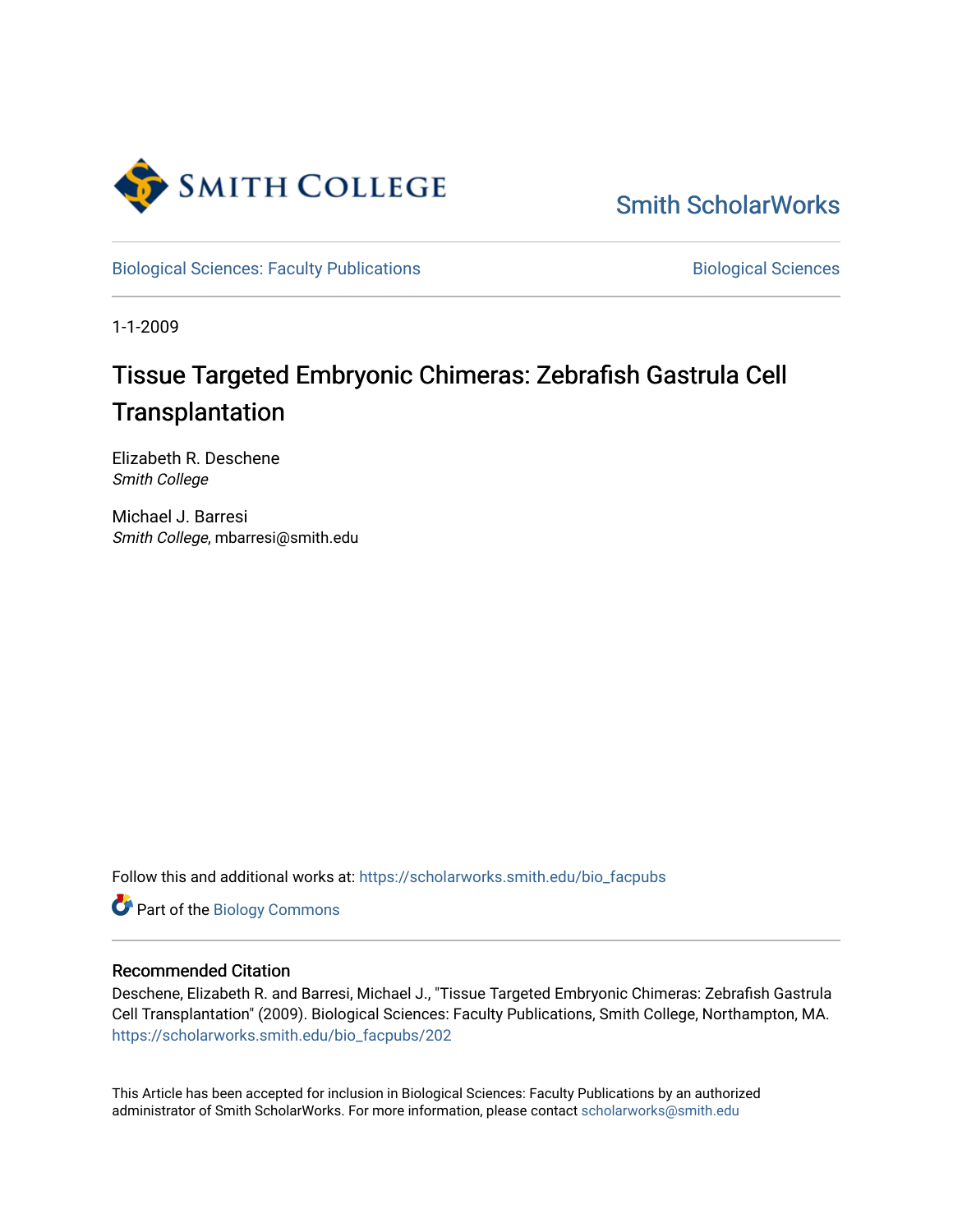# **Video Article Tissue Targeted Embryonic Chimeras: Zebrafish Gastrula Cell Transplantation**

Elizabeth R. Deschene<sup>1</sup>, Michael J. Barresi<sup>1</sup>

<sup>1</sup>Department of Biological Sciences, Smith College

Correspondence to: Michael J. Barresi at [mbarresi@email.smith.edu](mailto:mbarresi@email.smith.edu)

#### URL:<https://www.jove.com/video/1422> DOI: [doi:10.3791/1422](http://dx.doi.org/10.3791/1422)

Keywords: Developmental Biology, Issue 31, zebrafish, microinjections, gastrula-stage, transplantation, forebrain

#### Date Published: 9/11/2009

Citation: Deschene, E.R., Barresi, M.J. Tissue Targeted Embryonic Chimeras: Zebrafish Gastrula Cell Transplantation. *J. Vis. Exp.* (31), e1422, doi:10.3791/1422 (2009).

## **Abstract**

Certain fundamental questions in the field of developmental biology can only be answered when cells are placed in novel environments or when small groups of cells in a larger context are altered. Watching how one cell interacts with and behaves in a unique environment is essential to characterizing cell functions. Determining how the localized misexpression of a specific protein influences surrounding cells provides insightful information on the roles that protein plays in a variety of developmental processes. Our lab uses the zebrafish model system to uniquely combine genetic approaches with classical transplantation techniques to generate genotypic or phenotypic chimeras. We study neuron-glial cell interactions during the formation of forebrain commissures in zebrafish. This video describes a method that allows our lab to investigate the role of astroglial populations in the diencephalon and the roles of specific guidance cues that influence projecting axons as they cross the midline. Due to their transparency zebrafish embryos are ideal models for this type of ectopic cell placement or localized gene misexpression. Tracking transplanted cells can be accomplished using a vital dye or a transgenic fish line expressing a fluorescent protein. We demonstrate here how to prepare donor embryos with a vital dye tracer for transplantation, as well as how to extract and transplant cells from one gastrula staged embryo to another. We present data showing ectopic GFP+ transgenic cells within the forebrain of zebrafish embryos and characterize the location of these cells with respect to forebrain commissures. In addition, we show laser scanning confocal timelapse microscopy of Alexa 594 labeled cells transplanted into a GFP+ transgenic host embryo. These data provide evidence that gastrula staged transplantation enables the targeted positioning of ectopic cells to address a variety of questions in Developmental Biology.

### **Video Link**

The video component of this article can be found at <https://www.jove.com/video/1422/>

## **Protocol**

# **Part 1: Alexa 594 Labeled Embryos**

#### **1.1 Microinjection Plate and Needle Preparation**

- 1. *Making microinjection plates*
	- 1. Prepare injection plates comprised of three to five 1-mm troughs within an agarose mold using a technique by Westerfield, 2007<sup>1</sup>. These troughs will snuggly hold the embryos in a line for efficient and systematic microinjections. Prior to making the plates, take three 1-mm, 4-inch long non-filament capillaries and carefully break them in half. Using superglue, glue two of these 2-inch long capillaries side-by-side on a flat surface. Glue the third capillary on top of these two, nestled in the grove, creating a pyramid shape with the three capillaries. Allow to dry and repeat until enough "trough molds" are constructed.
	- 2. Pour 20-25mL (5mm depth) of molten 1.5% agarose in embryo medium (EM) [5mM NaCl, 0.17mM KCl, 0.33mM CaCl<sub>2</sub>, 0.33mM MgSO4 and 0.00003% methylene blue] into a 100mm petri dish. Immediately place three to five of the previously made pyramidshaped trough molds to the bottom of the plate ensuring the flat side of the mold is touching the bottom of the petri dish and completely covered by agarose.
	- 3. When the agarose has solidified, the glass capillary molds must be taken out. To remove, cut out a large agarose square containing the three capillary molds. Gently dislodge the agar on the periphery of the cut square and discard. Flip the square agar piece over and, using fine forceps, completely remove the trough molds. Pour molten agarose into the petri dish around the square to hold the newly molded wells in place. Let set. Plates can be parafilm sealed and stored for weeks at 4 °C. Discard at signs of any growth in the agar.

2. *Needles for microinjections.*

1. Use a Micropipet capillary puller make the necessary injection needles out of 1-mm, 4-inch glass capillaries with internal filament. Needles were pulled using the Flamming/Brown Micropipet Puller with a heat of 550, pull force of 120, velocity of 200, and a time/delay of 200.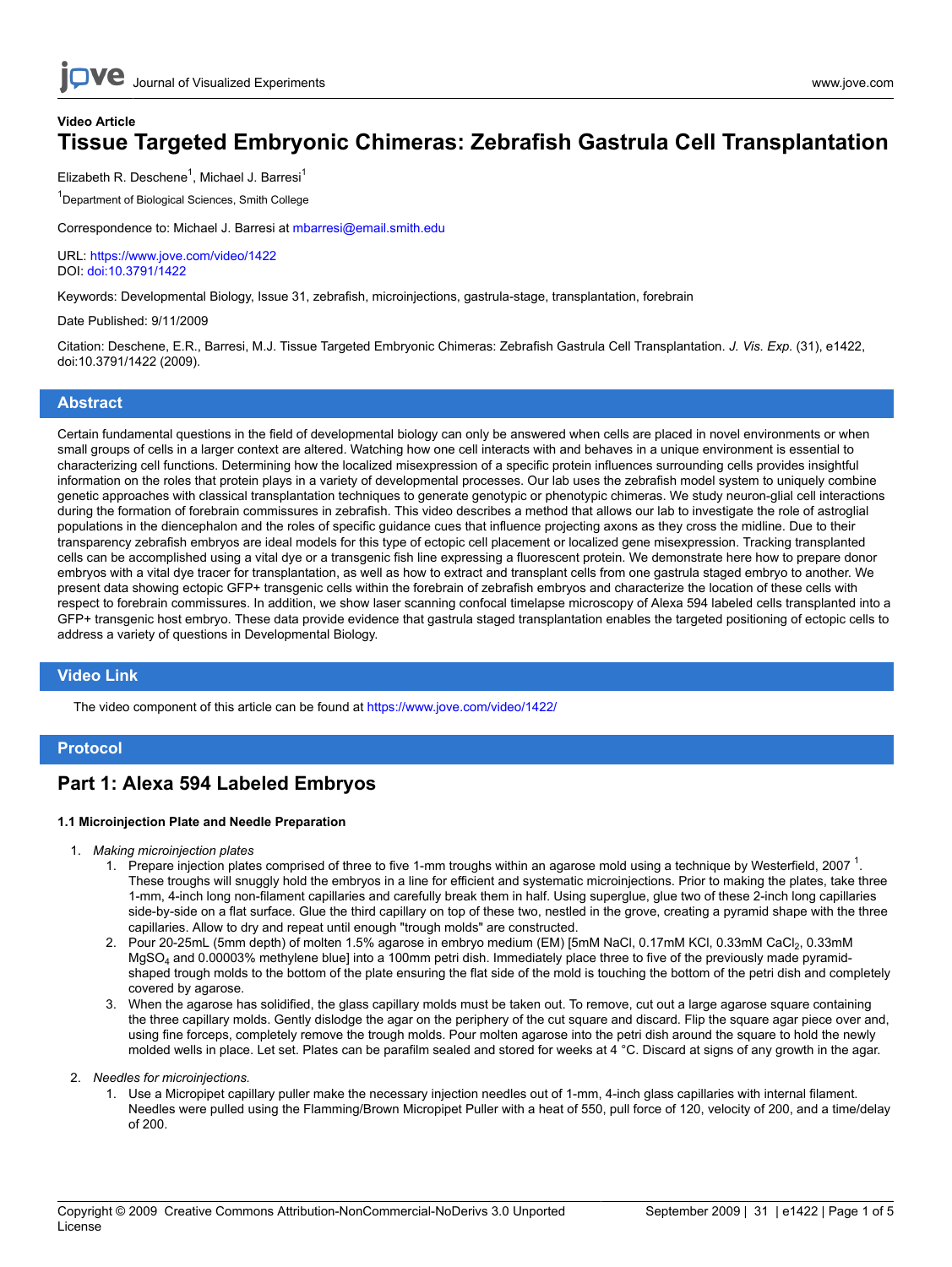#### **1.2 Embryo Collection and Microinjection Apparatus Setup**

- 1. Fertilized eggs are immediately collected after they are laid and maintained in a petri dish filled with EM. Injection of fluorescent dextrans is ideal at the one-cell stage and should be completed by the 16-cell stage  $^2$ .
- 2. Using a wide tip glass pipette, expel embryos into the wells of a room temperature injection plate filled with EM. Gently wedge the embryos into the bottom of the troughs with clasped blunt forceps. Embryos whose chorion or yolk have been compromised should be discarded.
- 3. Load the injection needle with 1-2µl of diluted fluorescent Alexa 594 solution (5% by weight in 0.2 M KCl). Allow the dextran to travel to the tip of the injection needle by capillary action due to the embedded filament running the length of the injection needle.
- 4. Attach the injection needle to the capillary holder of a stereotactic micromanipulator.
- 5. Adjust pressure on the microinjector apparatus to begin with 40-50 Psi and pulse duration of 500msec.
- 6. Gently graze the tip of the injection needle to break the seal with forceps (ideal diameter is 0.05-0.15mm). Using a steromicroscope, expel the dextran onto a micrometer with mineral oil atop of it to calibrate the needle. Modify the bolus size by adjusting the air pressure, duration of the pulse and the size of the needle tip. A bolus size equivalent to a volume of 0.8-1nl should be maintained throughout injections<sup>3</sup>. Often tips will become clogged with yolk particles; adjusting the pressure or breaking the needle tip may alleviate the problem, otherwise a new injection needle must be loaded.

#### **1.3 Microinjections of Fluorescent Alexa 594**

- 1. Under high magnification, starting from one end of the trough, smoothly pierce the chorion and cell membrane of embryos to enter into the yolk. Inject the dextran solution just under the cell. Make sure to remove the injection needle with the same smooth movement used to enter the embryo. Move the petri dish to position the next embryo inline and continue injecting down the length of the trough. Check the pressure and the bolus size periodically. Be careful not to move or bend the injection needle when it is in the embryo as this is likely to fatally damage the embryo and/or break the injection needle.
- 2. Gently push the embryos out of the troughs with forceps. Transfer them to a petri dish filled with antibiotic Pen/Step EM as described in Nusslein-Volhard and Dahm (2002) (1ml 6.5M CaCl<sub>2</sub>, 1ml 3.5M NaHCO<sub>3</sub>, 25ml 20x EM and 10ml of 60mg/ml penicillin, 100mg/ml streptomycin stock) in preparation for later transplantations. Incubate the embryos at 28.5 °C and monitor for unfertilized eggs or embryo death.

# **Part 2: Gastrula Stage Transplantations**

#### **2.1 Dechorionating and Transplant Plate Preparation**

- 1. *Dechorionating plates.* Dechorionated embryos that have not completed epiboly require a soft bottom plate so as not to have their yolk adhere and tear on the plastic.The day prior to transplants, using the 1.5% agarose solution previously described, make dechorionating plates by pouring 5-10 mL of molten agarose into a 100mm petri dish. Only a thin layer of agarose (2-3mm) is needed to cushion the embryos during dechorination. Let cool.
- 2. *Transplant plates.* Specialized plates with separated wells need to be made as described in <sup>4</sup> . Pour 30ml of the 1.5% agarose solution into a 100mm petri dish and insert a transplant well mold. The mold should contain 104 triangular divots each comprised of three 90 degree sides and one 45 degree angled side. The wells are designed to hold two embryos side-by-side (Fig. 1A, purple box). Take care not to trap air bubbles under the mold. Let the agarose harden. Removing the mold reveals a sunken area containing the square wells with a sloped edge.

#### **2.2 Embryo and Transplant Apparatus Setup**

- 1. *Positioning of donor and host embryos*
	- 1. Development of hosts and donors need to be monitored to maintain near age-matched pairings. To do this, embryos can be raised at varying temperatures (25-31 °C) to slow down or speed up development respectively.
	- 2. Both host and donor embryos should be hand dechorionated on an agar-coated dechorionating plate 1 hour prior to the desired age In the case of gastrula stage transplants this would need to be completed by 5hpf.
	- 3. Prior to shield stage, at 5.5hpf host and donor embryos are loaded into a transplant plate filled with antibiotic EM. Embryos are loaded into the individual 1-mm wells using a glass pipette. An example is as follows: the first row is filled with donor embryos (18 total, two embryos per well) and the following two rows are filled with host embryos (one embryo per well, 9 embryos per row).

#### 2. *Setting up the transplant apparatus*

- 1. Transplants are conducted on the Zeiss Lumar fluorescent stereo microscope that has fully automated, joystick controlled zoom and focus manipulation. While transplants can be done without this automation of the microscope it does dramatically increase ease and efficiency especially when a high number of transplants is desired.
- 2. Set the Eppendorf *AirTram* to the middle location of its scale. Connect up the *AirTram* (Fig. 1A, red box)tubing to the capillary holder, and secure the holder to the Eppendorf automated micromanipulator (Fig. 1A). This micromanipulator is fully automated and joystick controlled. Again, this automation is not completely necessary but significantly improves ones ability to navigate the needle around and into the embryo. Alternatively, many researchers prefer the *OilTram* that is said to offer smoother control of cell collection; however, we have had no difficulties with the *AirTram.*
- 3. The capillaries used were sterile Eppendorf *TransferTips (ES)* that have a 15 m beveled opening at the tip and a 20 degree bent angle 1mm from the tip (Fig. 1A green box).

#### **2.3 Gastrula Stage Cell Transplants**

1. At 6hpf, using the micromanipulator gently graze the embryo with the tip of the capillary to rotate the embryo in position for cell extractions such that its midline and shield are visible and opposing the tip of the capillary. Aspirate a small amount of EM into the capillary to prevent any chance of cells contacting the air-water interface, which would damage the cells.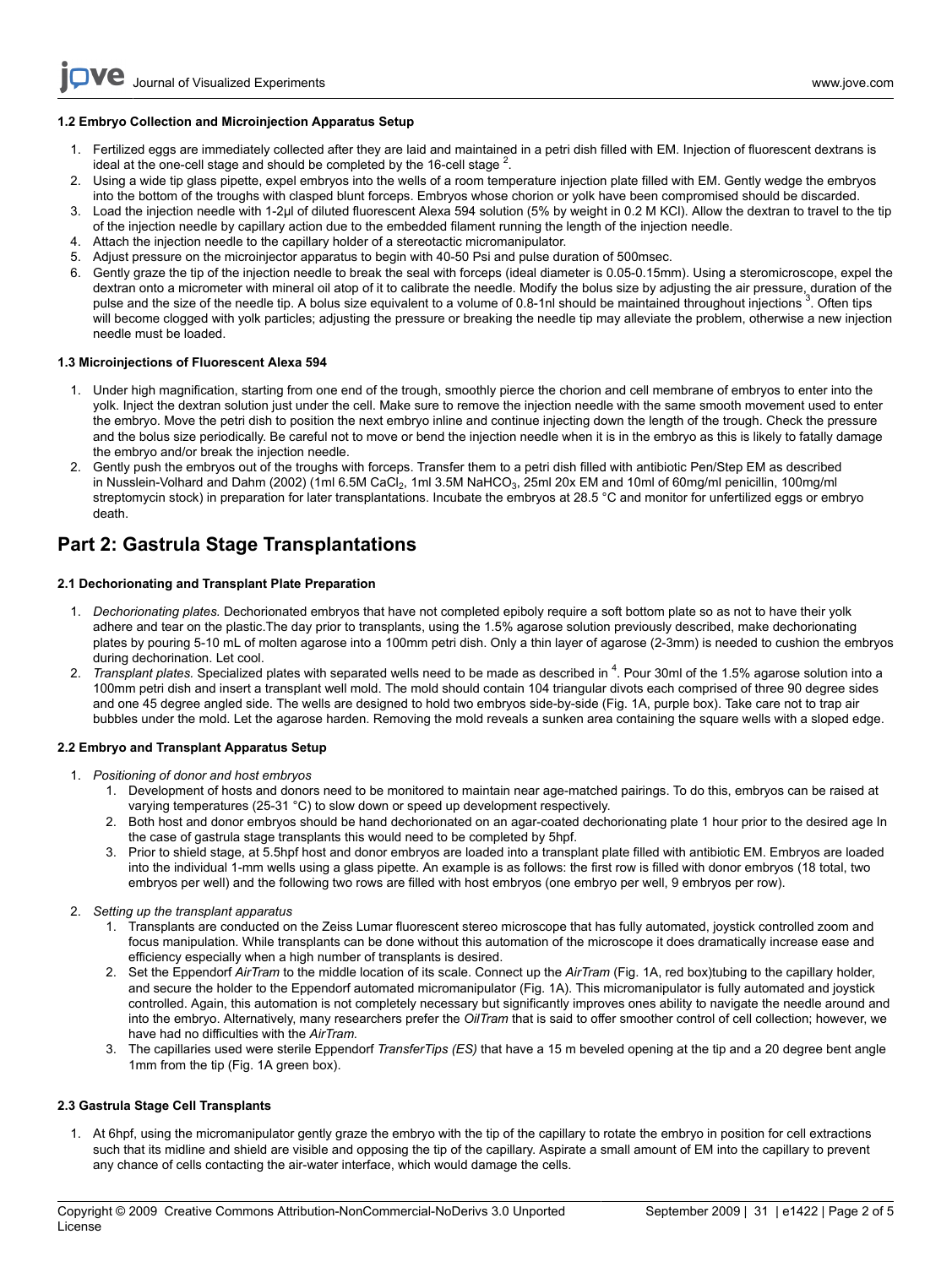**Dve** Journal of Visualized [Experiments](https://www.jove.com) [www.jove.com](https://www.jove.com)

- 2. Based on the zebrafish fate map, targeting cells to the forebrain requires the transplantation of cells at the midline exactly between the animal pole and the shield <sup>5</sup>. Gently pierce the ectoderm of donor embryos (Rhodamine injected or GFP transgenic embryos) in this location. The thickness of cells between the ectoderm and underlying yolk in the gastrula is thin; therefore, use caution not to impale the yolk as this will often lead to death within hours. Using the *AirTram* aspirate cells slowly into the capillary. Always maintain visibility of the water line. Slight agitation of the tip while in the donor will help to loose cell-cell contacts. Approximately 10-50 cells from the donor embryo should be extracted before it is removed from the embryo.
- 3. Remove the capillary from the donor, similarly orient the host, and pierce and expel the cells into the exact same location between the animal pole and shield of host embryos.
- 4. After transplantation, the donor and host embryos are removed from the wells, separated and gently placed on an agar coated petri dish filled with antibiotic EM. Leaving embryos in the transplant wells increases mortality. Incubate embryos at 28.5 °C.

#### **2.4 Visualizing and Imaging Embryos**

- 1. *Mounting fixed and live embryos.*
	- 1. Host embryos derived from transgenic GFP or Rhodamine injected embryos can be visualized and imaged alive or as fixed embryos. We present here examples of both fixed and live imaging options. Fix embryos were sacrificed at 30hpf using 4% paraformadehyde in 0.1M phosphate buffer (PB) overnight at 4 C  $^1$ .
	- 2. Rinse embryos 2x and then wash 3 x 5 minutes in 0.1M PB.
	- 3. In the example we provide, fixed hosts were immunolabeled for all axons with antibodies directed against Acetylated Tubulin (α-AT) as described previously <sup>6</sup>.
	- 4. Place embryos in 75% glycerol, sink at room temperature and then store at 4 °C.
	- 5. Prepare a slide to mount two embryos. Create two petroleum jelly square outlines on a slide that match the inside shape and diameter of a square coverslip.
	- 6. Deyolk an embryo and for a frontal view of the forebrain, dissect off the forebrain by cutting perpendicularly across the midbrain. Place this tissue with a minimal amount of glycerol within the petroleum well. Orient the tissue into the appropriate position and place a coverslip over the specimen.
	- 7. Live specimen were mounted in a 0.75% agarose solution made up in a 4% solution of Tricaine (in EM) onto glass bottom culture dishes. Prior to the agarose solidifying, the embryo is manipulated with a tungsten needle to correctly orient it for imaging. For our analysis we oriented the forebrain directly against the coverslip.

#### 2. *Imaging*

1. Both fixed and live hosts were imaged using the Leica SP5 Laser Scanning Confocal Microscope. Z-Stacks were acquired and 3- or 4 dimensional image processing was completed using *Volocity* software.

# **Results:**

In an effort to address the role of astroglial cells in the forebrain it is necessary to to both visualize these cells and target different genetic manipulations to small clusters of diencephalic and telencephalic cells. To generate these types of chimeric embryos, in which some portion of the astroglial population within the embryo is different whether by genotype or phenotype, we used a multifaceted approach that combines the use of GFP transgenic embryos, which labels astroglia, with the use of gastrula-staged cell transplantation. To specifically target our clones to the diencephalon, we utilized the zebrafish gastrula fate map to selectively extract cells at the midline equidistant from the animal pole and the shield <sup>5</sup> (Fig. 1B). These extracted *tg[gfap:gfp]* cells were then transplanted into the same location in a wild type host gastrula, which was then raised to 30hpf, and immunolabeled for all axons (α-Acetylated Tubulin) as reference landmarks for forebrain anatomy. As an example shown here, confocal imaging of one host embryo reveals isolated GFP+ cells throughout the telencephalon and diencephalon (Fig. 2A). The full morphology of these GFP+ cells can be observed in this clonal assay, revealing that most of these cells take on the characteristic radial glial morphology, where the soma is located adjacent to the ventricular zone and a large end foot terminates a radial process at the pial surface (Fig. 2A, inset). Three-dimensional rendering of the Z-stack of these collected optical slices clearly showed the position of these cells with respect to the labeled axons (Movie 1).

Another approach commonly used for visualizing transplanted cells is to initially microinject a fluorescent cell lineage dye, such as Alexa 594, into the yolk of a one-cell staged wild type or GFP transgenic embryo. As an example we injected Alexa 594 into wild type embryos at the onecell stage. We allowed them to develop to shield-stage gastrula and then carried out forebrain targeted transplantation as mentioned above, but instead we transplanted into *tg[gfap:nuc-gfp]* transgenic host gastrula. Imaging of the dorsal telencephalon by Laser Scanning Confocal microscopy revealed fluorescent red clusters of donor cells amongst GFP+ nuclei within the forebrain (Fig. 2B). We further analyzed this host by collecting Z-stacks every three minutes over the course of two hour with the Laser Scanning Confocal. 4-dimensional rendering of this timelapse using *Volocity* software (Improvision) shows dynamic cellular movements of the rhodamine cell membranes and the GFP+ nuclei (Movie 2).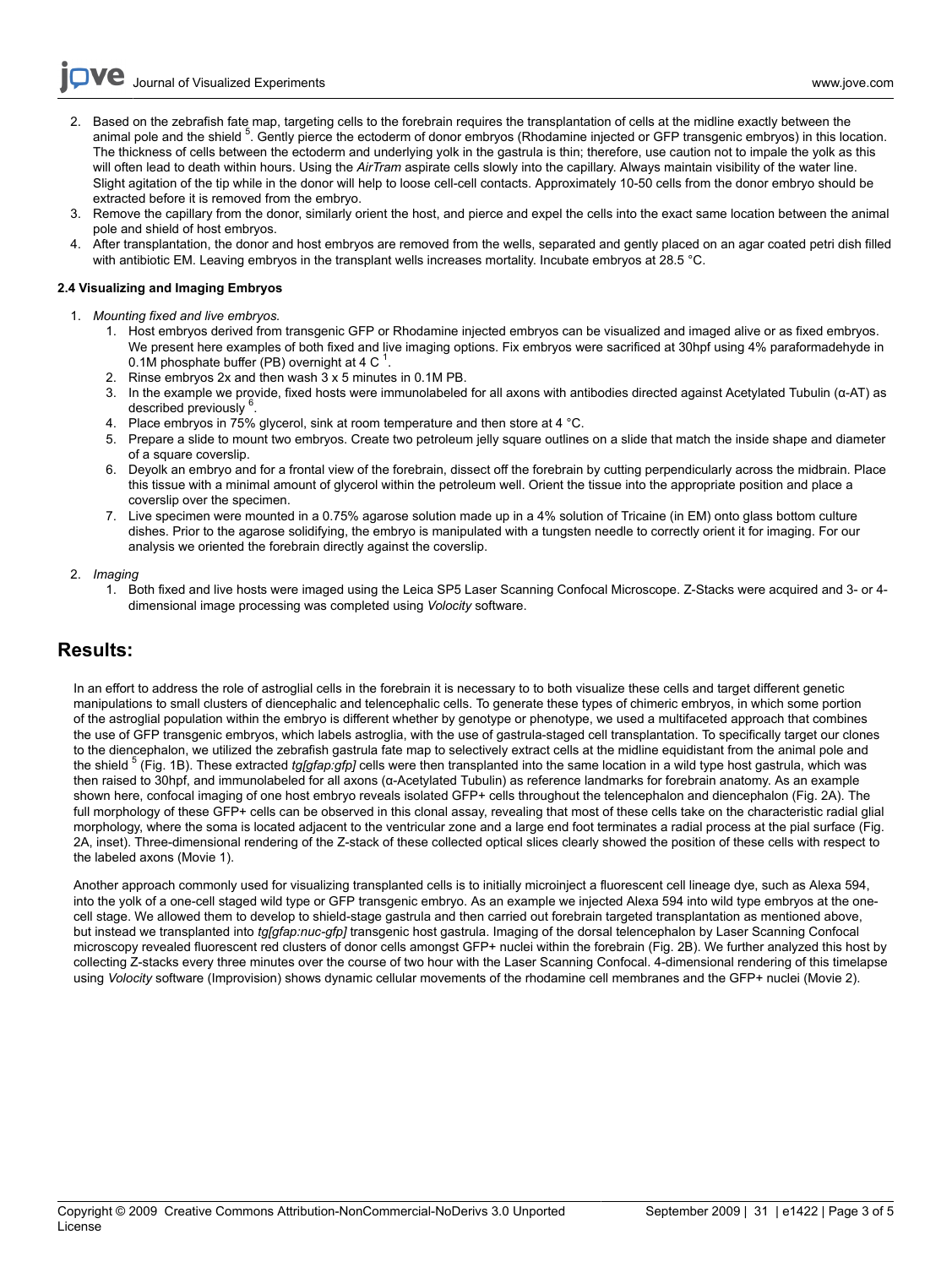

#### [Click her to see a larger version of figure 1.](http://www.jove.com/files/ftp_upload/1422/1422fig1.jpg)

**Figure 1: Transplant apparatus and schematic of experimental methods**. A) Apparatus used to conduct gastrula-stage transplants. The Zeiss Lumar fluorescent stereo microscope was used to conduct these transplants. It has joystick controlled focus and zoom (left red circle). The Transferman NK was used to manipulate the position of the capillary which is also joystick controlled (right red circle). During setup 60-80 embryos are placed into individual agar wells previously made in a 100mm petri dish with a plastic mold (purple outlined box). The transplant capillary (*TransferTip*) manufactured by eppendorf has a 15μm inner diameter opening and a 20 degree angled tip (green outlined box). The aspiration of cells is controlled with Eppendorf's *AirTram* (red outlined box). B) Illustration of gastrula stage transplantation procedure from donor into host embryos. Cells are extracted from *tg*[*gfap:GFP]* embryos (shown here) or Alexa 594 injected (as described in protocol) donor embryos. Cells are removed from the midline halfway between the shield and animal pole, and transplanted into the same region of host embryos. Hosts are fixed and imaged using Laser Scanning Confocal Microscopy.



#### [Please click here to see a larger version of figure 2.](http://www.jove.com/files/ftp_upload/1422/1422fig2.jpg)

**Figure 2. Example of gastrula stage transplants within the zebrafish forebrain.** A) A frontal view of wild type host embryos with transplanted *tg[gfap:gfp]* cells in the diencephalons and telencephalon of the zebrafish forebrain. Axons are labeled in red (α-Acetylated Tubulin antibody) and transplanted cells are labeled in green (endogenous GFP expression). Embryos are 30 hpf. Inset shows radial glial morphology of GFP+ cells. B) Dorsal view of the telencephalon of a live *tg[gfap:nuc-GFP]* host embryo with Rhodamine fluorescing transplanted cells (red). Nuclei of host embryos are labeled in green (GFP). Dashed line outlines the anterior surface of the forebrain. Solid line indicates the ventricular zone. Scale bar is 10μm.

**Movie 1. The relationship of ectopically labeled radial glial cells amongst forebrain commissures.** Cells from a gastrula staged *tg[gfap:GFP]* embryo were transplanted into a non-GFP transgenic wild type line. A Laser Scanning Confocal Z-Stack was collected and then processed for 3-D rendering using *Volocity* software. Initially, the image is a frontal view of the zebrafish forebrain at 30hpf, and it has been flipped horizontally as compared to Figure 2B. Axons (a-Acetylated Tubulin, red) within the anterior commissure (AC, top) and post-optic commissure (POC, bottom) are seen. The green cells are the GFP+ transplanted cells that took root in the forebrain and generated clear radial glial morphology. As the movie progresses it focuses in on two radial glial cells possessing end fee that contact the POC[. Click here to Download](http://www.jove.com/files/ftp_upload/1422/Deschene&BarresiMovie1.mov) [Movie 1.](http://www.jove.com/files/ftp_upload/1422/Deschene&BarresiMovie1.mov)